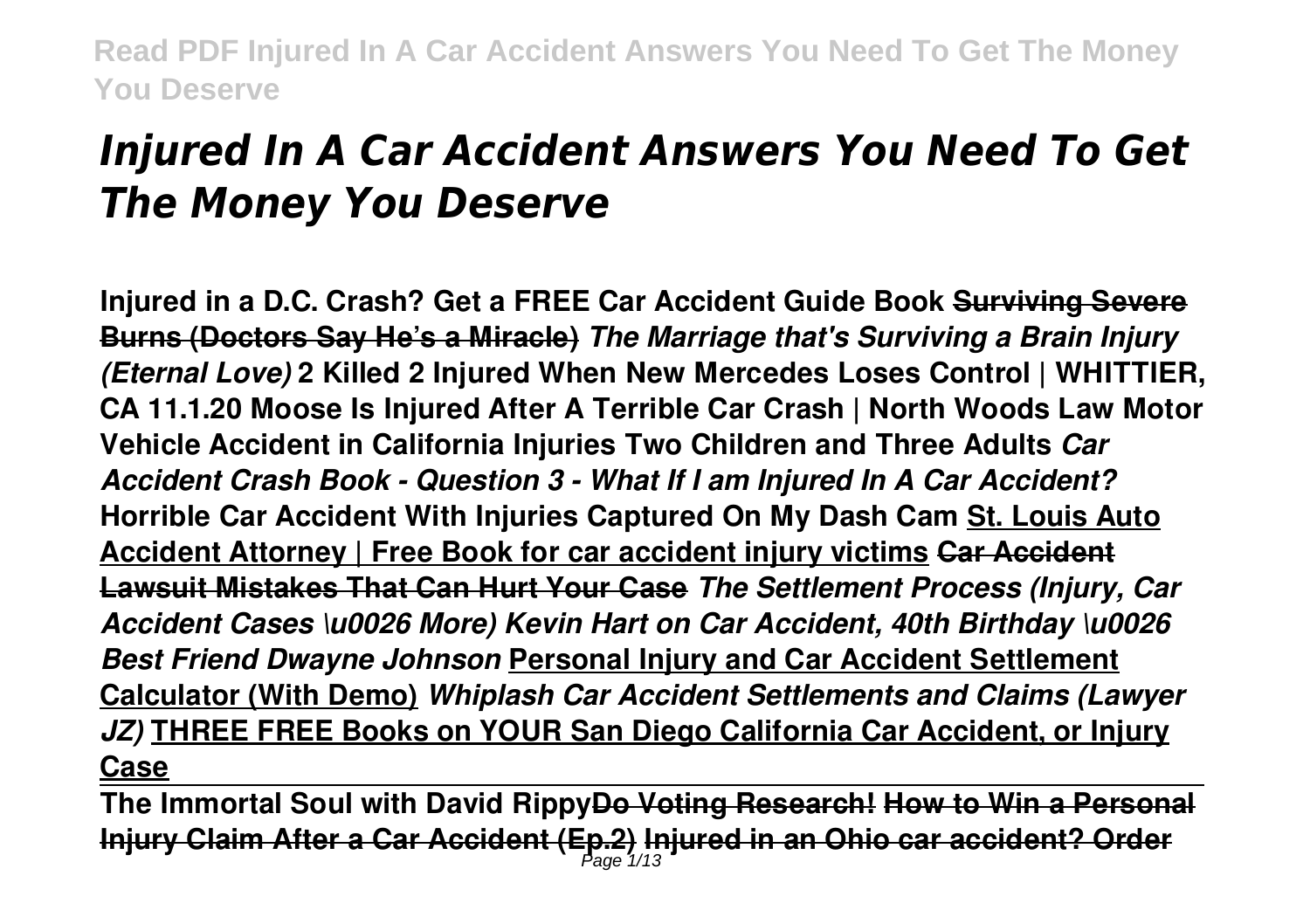## **our FREE book**

**North Carolina Personal Injury Attorney Writes Car Wreck BookInjured In A Car Accident**

**Car accidents often cause an occupant's knees to hit the dashboard or seats in front of them. Depending on the nature of the collision, injuries to your arms and legs might be mere bruises or scrapes, but sprains and even breaks can occur. Keep in mind that some injuries are not readily apparent following a car accident. Depending on the nature of the injury, it may take days, weeks, or even months for symptoms to appear.**

## **Types of Common Car Accident Injuries | Nolo**

**The research breaks down the main causes of road accidents in the UK. It suggested that 6 people are killed every single day alone in car accidents due to speeding, while 68 others are seriously injured and 535 sustain minor injuries.**

**I Was Injured In A Car Accident. What Are My Rights ...**

**If you're driving, and: A person (other than yourself) is injured. There's damage to another vehicle or to someone else's property (including objects on the street like lamps, signs and poles) An animal (horse, cattle, ass, mule, sheep, pig, goat or dog) is killed or injured, except in your own vehicle or trailer.**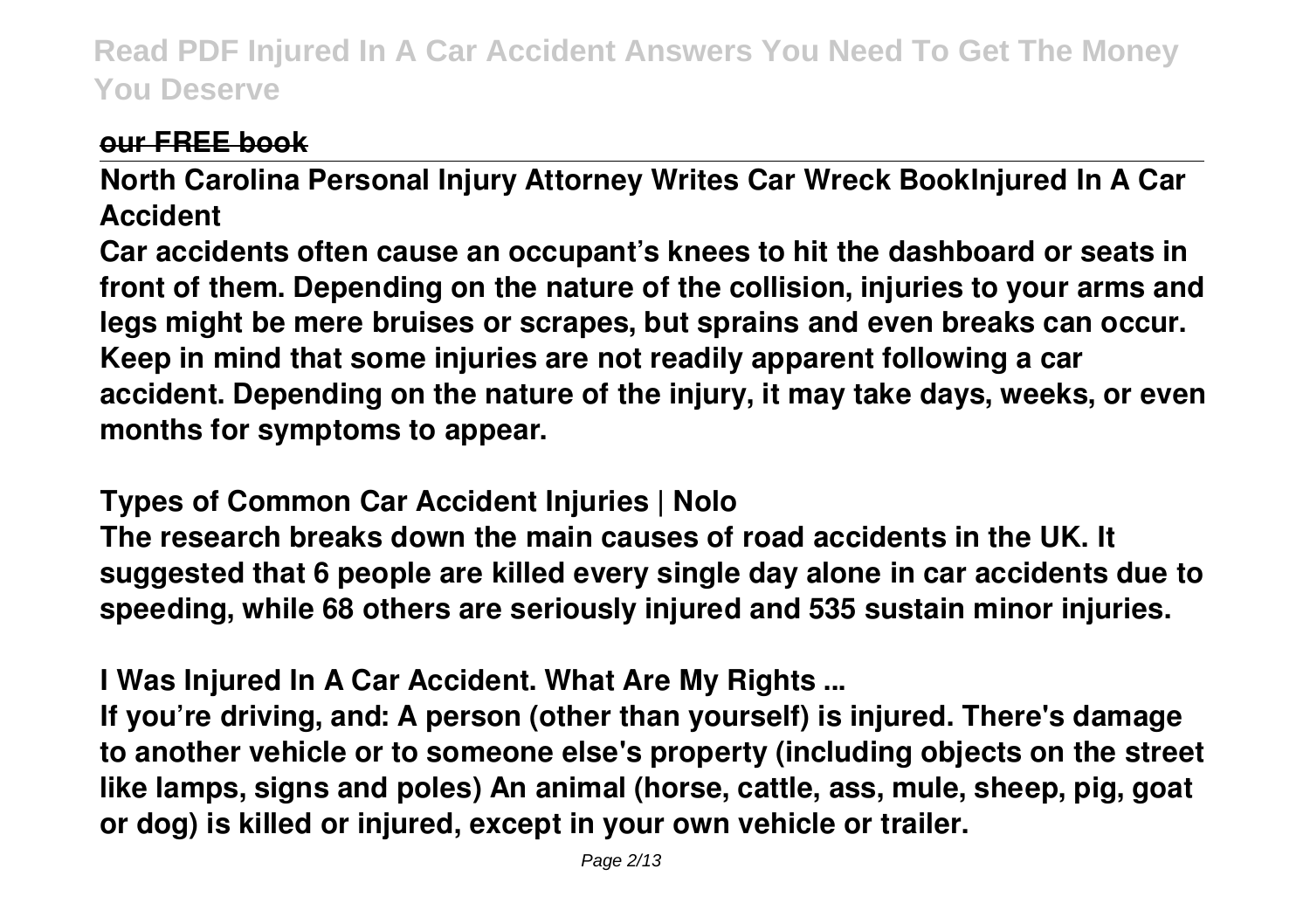**What to do after a car accident? Steps you need to take ...**

**If you have been in a car accident that wasn't your fault and as a result, you have been injured then you may be able to claim car accident compensation for the injury sustained along with pain and suffering and out of pocket expenses that you would not have occurred if it wasn't for the car accident.**

**How Much Compensation For Car Accident Claims? - 2020 -Update Another common car accident injury is a herniated disk. This tends to be less severe than spinal damage or head injuries, but can still cause significant problems. Patients often experience numb or tingling sensations, muscle weakness, and arm or leg pain. Neck and Chest Injuries. Probably the most well known car accident injury is whiplash. Sudden movement of the head and neck (such as from a rear-end collision) can cause serious neck muscle and ligament damage.**

## **Types of Car Accident Injuries - FindLaw**

**A car accident is a terrible experience, made worse if you or a loved one is injured as a result. Along with the emotional distress and physical pain often accompanying such an event, the loss of income is another consequence.**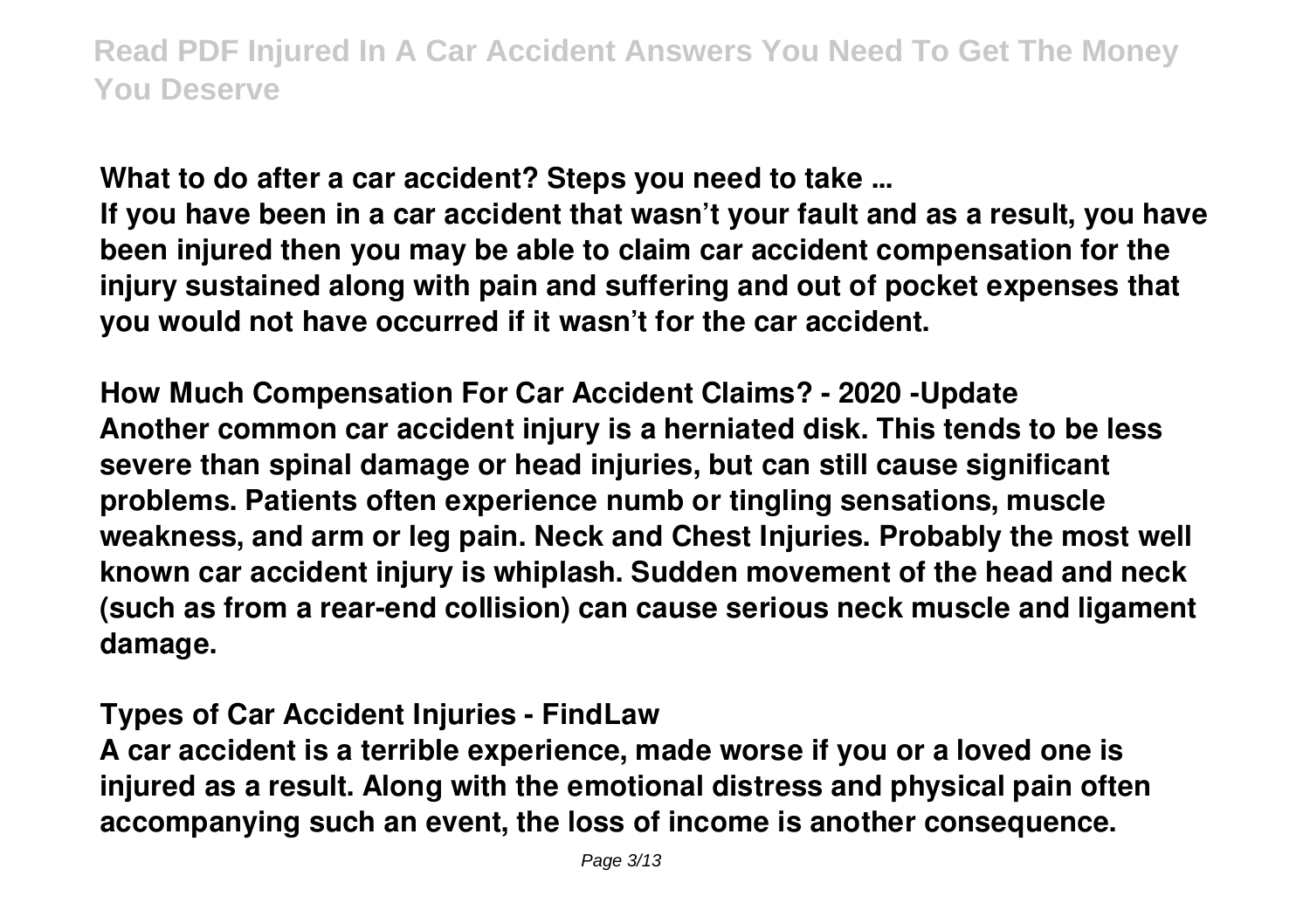**Injured in a car accident? Plan to sue? 7 things you ... ONE person has died and another has been seriously injured after a car overturned outside a school today. Shocking photos show crash debris strewn across the road after the horror smash in Meir,...**

**Stoke-on-Trent crash: One dead and one seriously injured ... a person, other than yourself, is injured, damage is caused to another vehicle or to someone else's property - including street lamps, signs, bollards etc. an animal, other than one in your own vehicle/trailer, has been killed or injured (animal means any horse, cattle, ass, mule, sheep, pig, goat or dog).**

**Q894: What are the driver's responsibilities when involved ... Who to call after a car accident Take a look around. If anyone has been injured in the car accident you should call the police on 999 (and an ambulance too if necessary) as soon as possible. If you don't need an emergency response, then you should call the police on 101 instead.**

**What To Do If You Have A Car Accident - Which? Typical injuries are caused by road traffic accidents, industrial disease, falling**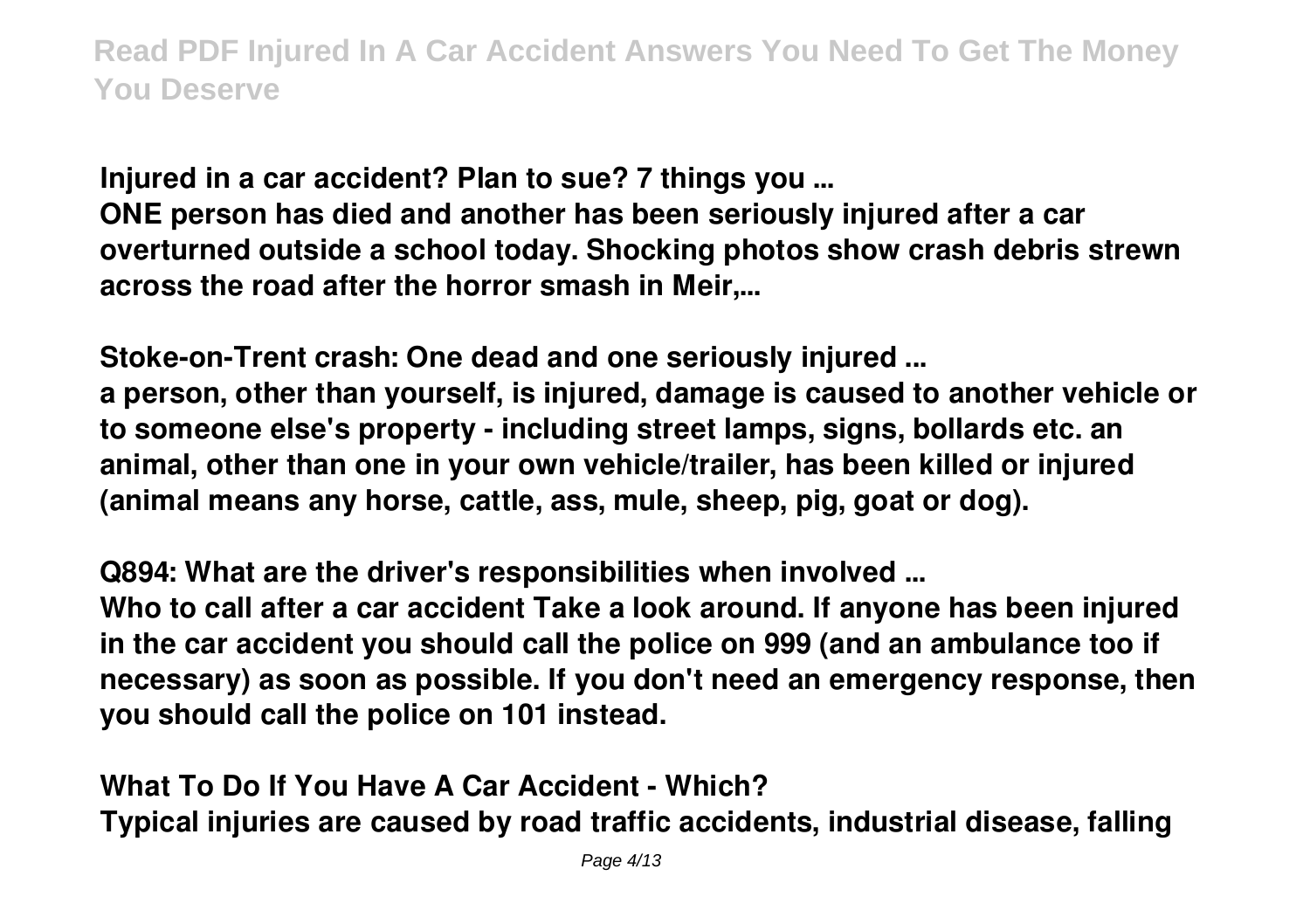**on pavements and medical negligence. The worse the injury - the higher the personal injury claims payout. The worse the injury - the higher the personal injury claims payout.**

## **Personal Injury Claims Payout Guide**

**The car then moved onto the roadway, where it hit at least four cars before stopping. As a result of the incident, two people were killed and three were injured. The driver is said to have lost consciousness, according to the media outlet Obozrevatel. He reportedly underwent heart surgery not long prior to the accident.**

**Deadly car accident - Two dead, three injured on Kyiv's ...**

**What to do immediately after a car accident Section 170 of the Road Traffic Act 1988 states that the driver of the motor vehicle must stop at the scene of an accident (this includes damage to a person, property or animal), regardless of the severity of the collision or who is to blame.**

**Car accident advice - don't get caught out | RAC Drive Auto accident may result in minor or major injuries to driver and passenger. Severity of injuries in many cases is not interconnected to obvious damage of**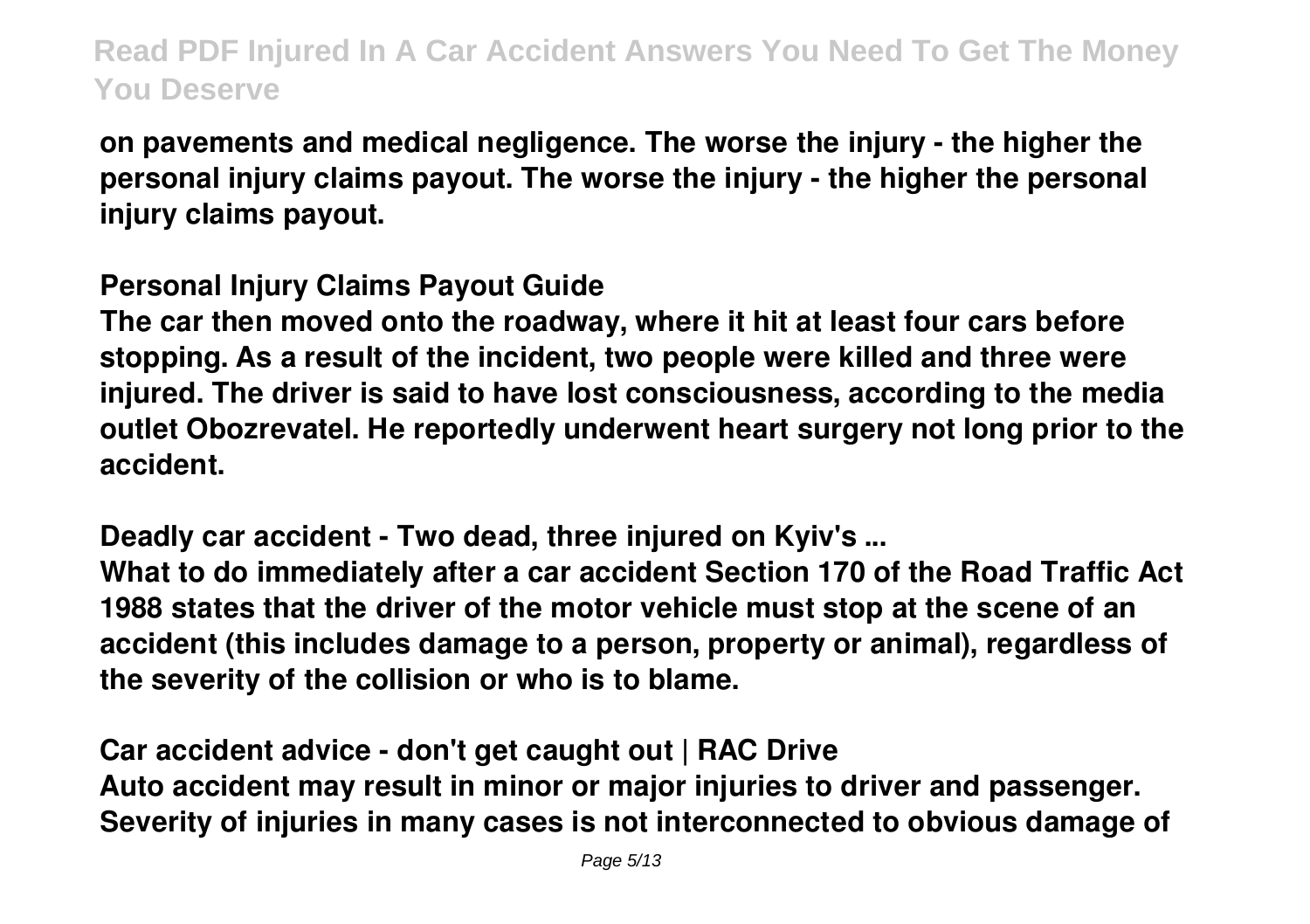**the car. Injuries such as profuse external bleeding, abdominal trauma, internal bleeding, head injury, neck injury and compound fracture are considered serious injuries.**

**Car Accident: 6 Major Life Threatening Injuries|Symptoms|Signs TUSCALOOSA, Ala. (AP) — Alabama coach Nick Saban says running back Trey Sanders sustained non life-threatening injuries in a car accident Friday morning. Saban said in a statement Friday ...**

**Alabama running back Trey Sanders injured in car accident Facial injuries – Facial injuries are quite common in a car accident. These injuries can be caused by the steering wheel, shattered glass and many other elements of the vehicle. Such injuries range in severity. Severe injuries include dental injuries and serious jaw disorders.**

**A Guide To Car Accident Claims - How much compensation can ... Two other people taken to hospital with injuries. A man, 22, was flown to Orange hospital in a serious condition after a two car crash in Cargo's main street on Saturday night.**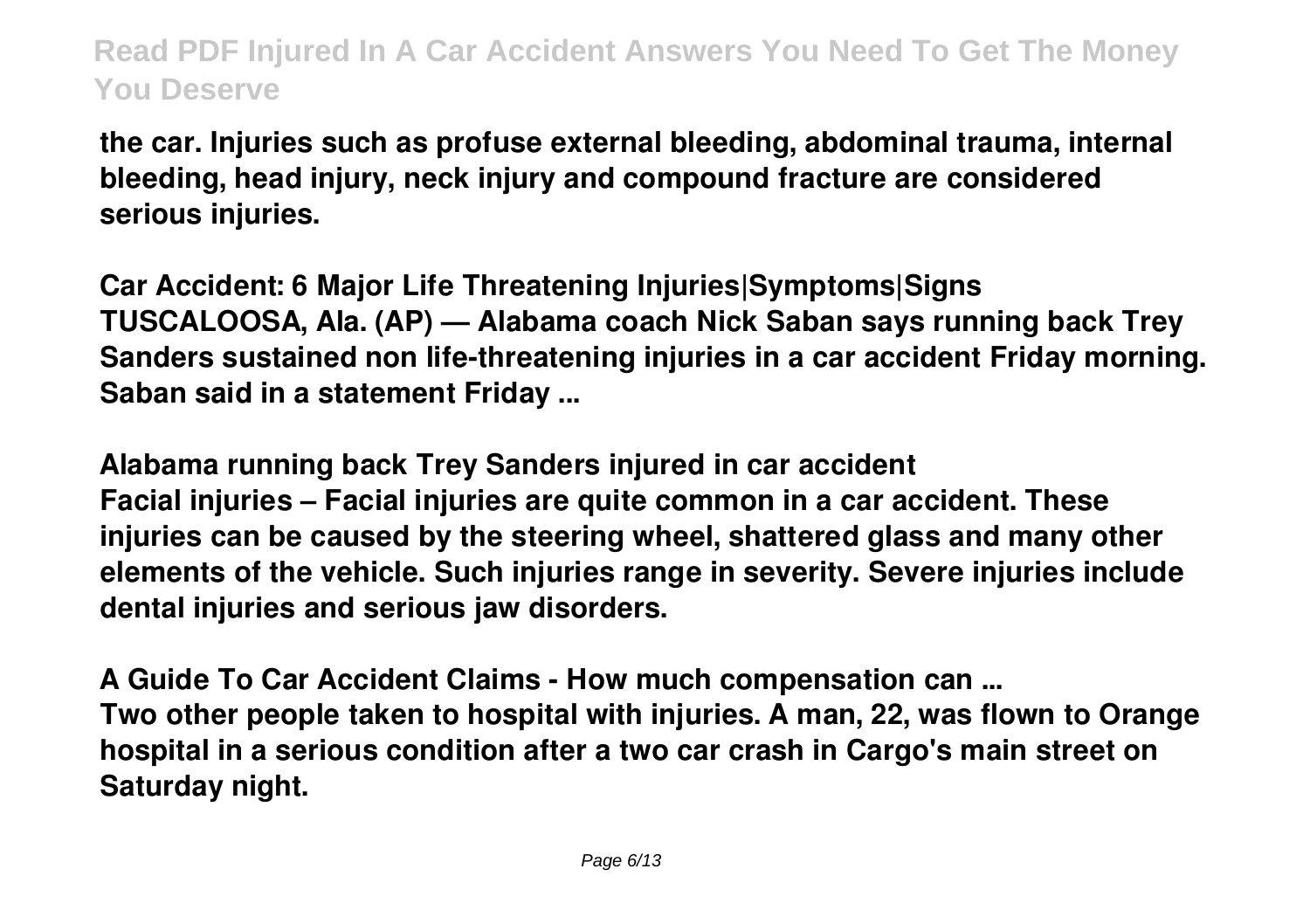**Man, 22, seriously injured in horrific two car accident in ... A man in his thirties was seriously injured in a crash involving a bike and a car.**

**The Magpas air ambulance landed in Stamford at 4.40pm on Tuesday and the medical team assessed his multiple injuries and gave him advanced pain relief.. The man was taken to Peterborough City Hospital in a road ambulance.**

**Air ambulance landed in Stamford after car and bike crashed Neilia Biden Was Driving to Get a Family Christmas Tree When the Fatal Accident Unfolded With Her Children in the Car Twitter Neilia Biden The year was 1972; Joe Biden was a new U.S. Senator in ...**

**Injured in a D.C. Crash? Get a FREE Car Accident Guide Book Surviving Severe Burns (Doctors Say He's a Miracle)** *The Marriage that's Surviving a Brain Injury (Eternal Love)* **2 Killed 2 Injured When New Mercedes Loses Control | WHITTIER, CA 11.1.20 Moose Is Injured After A Terrible Car Crash | North Woods Law Motor Vehicle Accident in California Injuries Two Children and Three Adults** *Car Accident Crash Book - Question 3 - What If I am Injured In A Car Accident?* **Horrible Car Accident With Injuries Captured On My Dash Cam St. Louis Auto**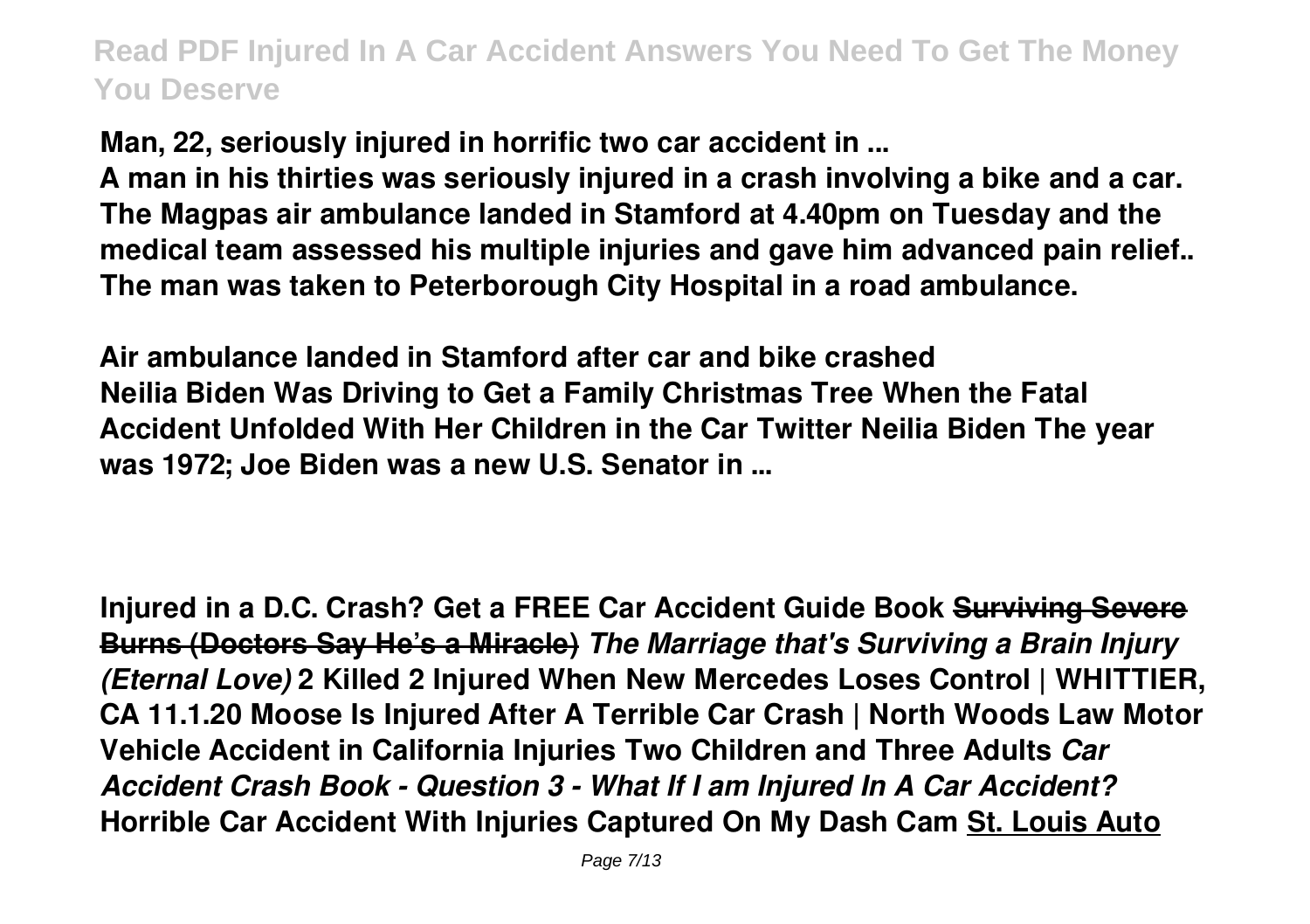**Accident Attorney | Free Book for car accident injury victims Car Accident Lawsuit Mistakes That Can Hurt Your Case** *The Settlement Process (Injury, Car Accident Cases \u0026 More) Kevin Hart on Car Accident, 40th Birthday \u0026 Best Friend Dwayne Johnson* **Personal Injury and Car Accident Settlement Calculator (With Demo)** *Whiplash Car Accident Settlements and Claims (Lawyer JZ)* **THREE FREE Books on YOUR San Diego California Car Accident, or Injury Case**

**The Immortal Soul with David RippyDo Voting Research! How to Win a Personal Injury Claim After a Car Accident (Ep.2) Injured in an Ohio car accident? Order our FREE book**

**North Carolina Personal Injury Attorney Writes Car Wreck BookInjured In A Car Accident**

**Car accidents often cause an occupant's knees to hit the dashboard or seats in front of them. Depending on the nature of the collision, injuries to your arms and legs might be mere bruises or scrapes, but sprains and even breaks can occur. Keep in mind that some injuries are not readily apparent following a car accident. Depending on the nature of the injury, it may take days, weeks, or even months for symptoms to appear.**

**Types of Common Car Accident Injuries | Nolo**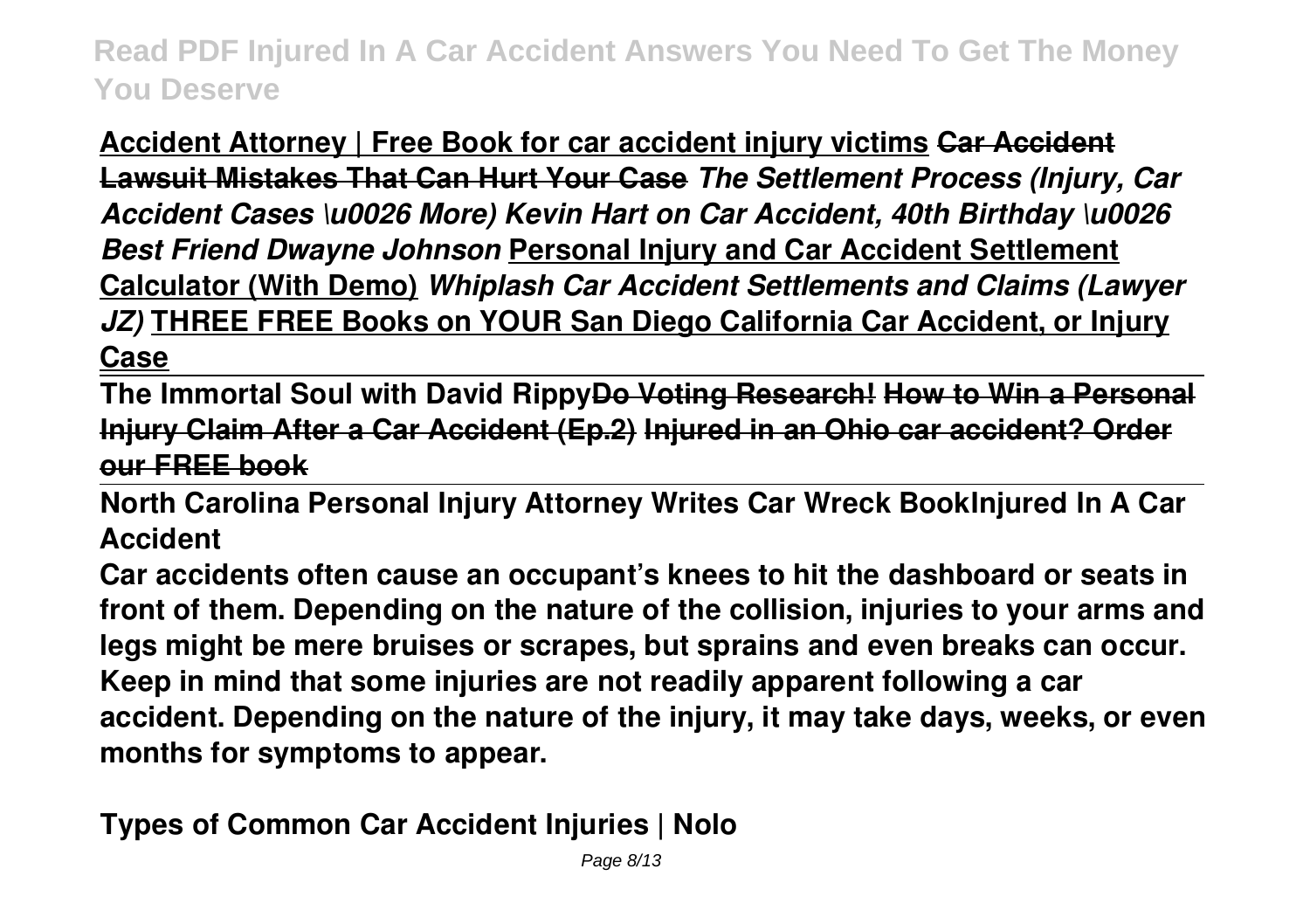**The research breaks down the main causes of road accidents in the UK. It suggested that 6 people are killed every single day alone in car accidents due to speeding, while 68 others are seriously injured and 535 sustain minor injuries.**

**I Was Injured In A Car Accident. What Are My Rights ...**

**If you're driving, and: A person (other than yourself) is injured. There's damage to another vehicle or to someone else's property (including objects on the street like lamps, signs and poles) An animal (horse, cattle, ass, mule, sheep, pig, goat or dog) is killed or injured, except in your own vehicle or trailer.**

**What to do after a car accident? Steps you need to take ...**

**If you have been in a car accident that wasn't your fault and as a result, you have been injured then you may be able to claim car accident compensation for the injury sustained along with pain and suffering and out of pocket expenses that you would not have occurred if it wasn't for the car accident.**

**How Much Compensation For Car Accident Claims? - 2020 -Update Another common car accident injury is a herniated disk. This tends to be less severe than spinal damage or head injuries, but can still cause significant problems. Patients often experience numb or tingling sensations, muscle**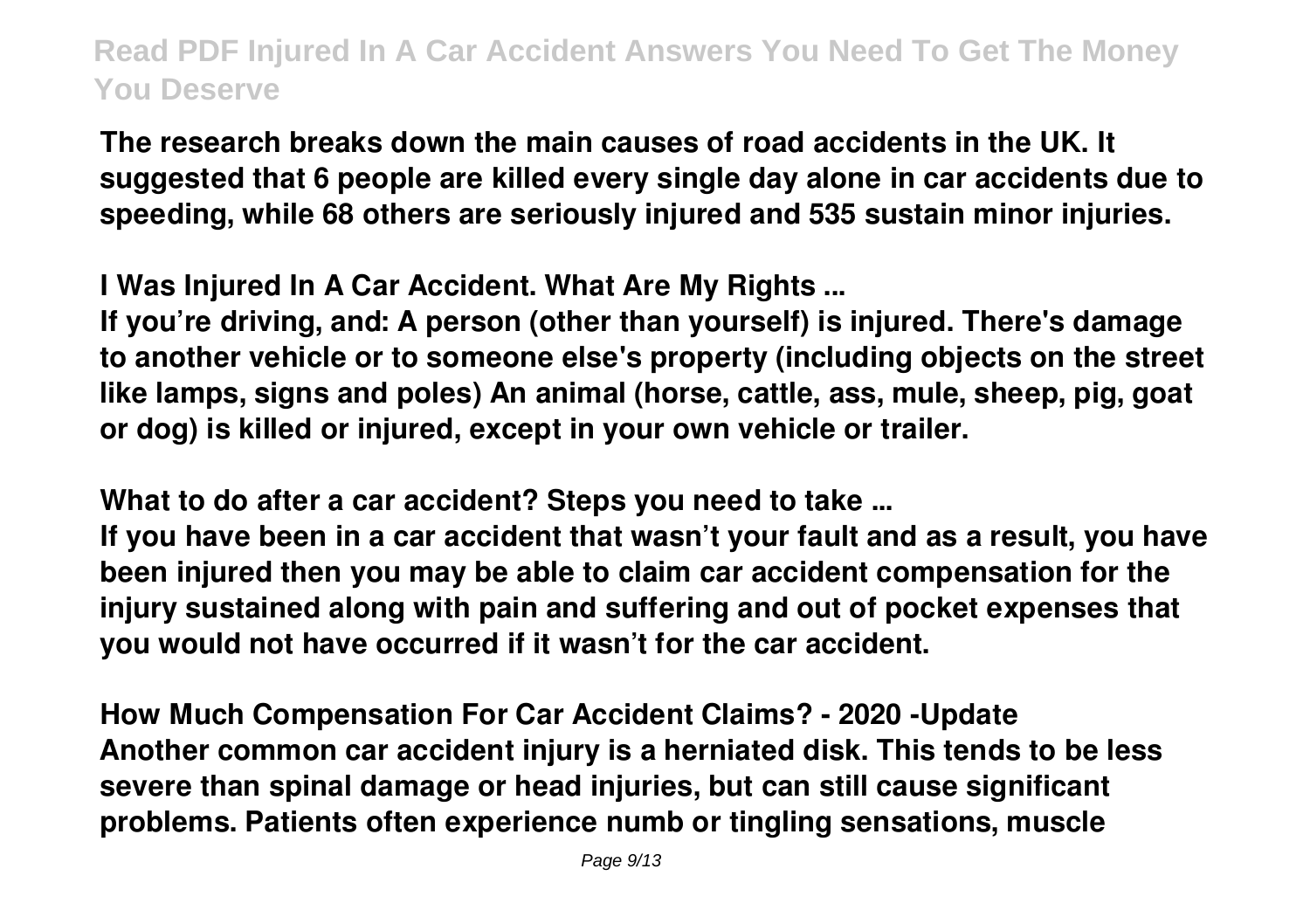**weakness, and arm or leg pain. Neck and Chest Injuries. Probably the most well known car accident injury is whiplash. Sudden movement of the head and neck (such as from a rear-end collision) can cause serious neck muscle and ligament damage.**

**Types of Car Accident Injuries - FindLaw**

**A car accident is a terrible experience, made worse if you or a loved one is injured as a result. Along with the emotional distress and physical pain often accompanying such an event, the loss of income is another consequence.**

**Injured in a car accident? Plan to sue? 7 things you ...**

**ONE person has died and another has been seriously injured after a car overturned outside a school today. Shocking photos show crash debris strewn across the road after the horror smash in Meir,...**

**Stoke-on-Trent crash: One dead and one seriously injured ... a person, other than yourself, is injured, damage is caused to another vehicle or to someone else's property - including street lamps, signs, bollards etc. an animal, other than one in your own vehicle/trailer, has been killed or injured (animal means any horse, cattle, ass, mule, sheep, pig, goat or dog).**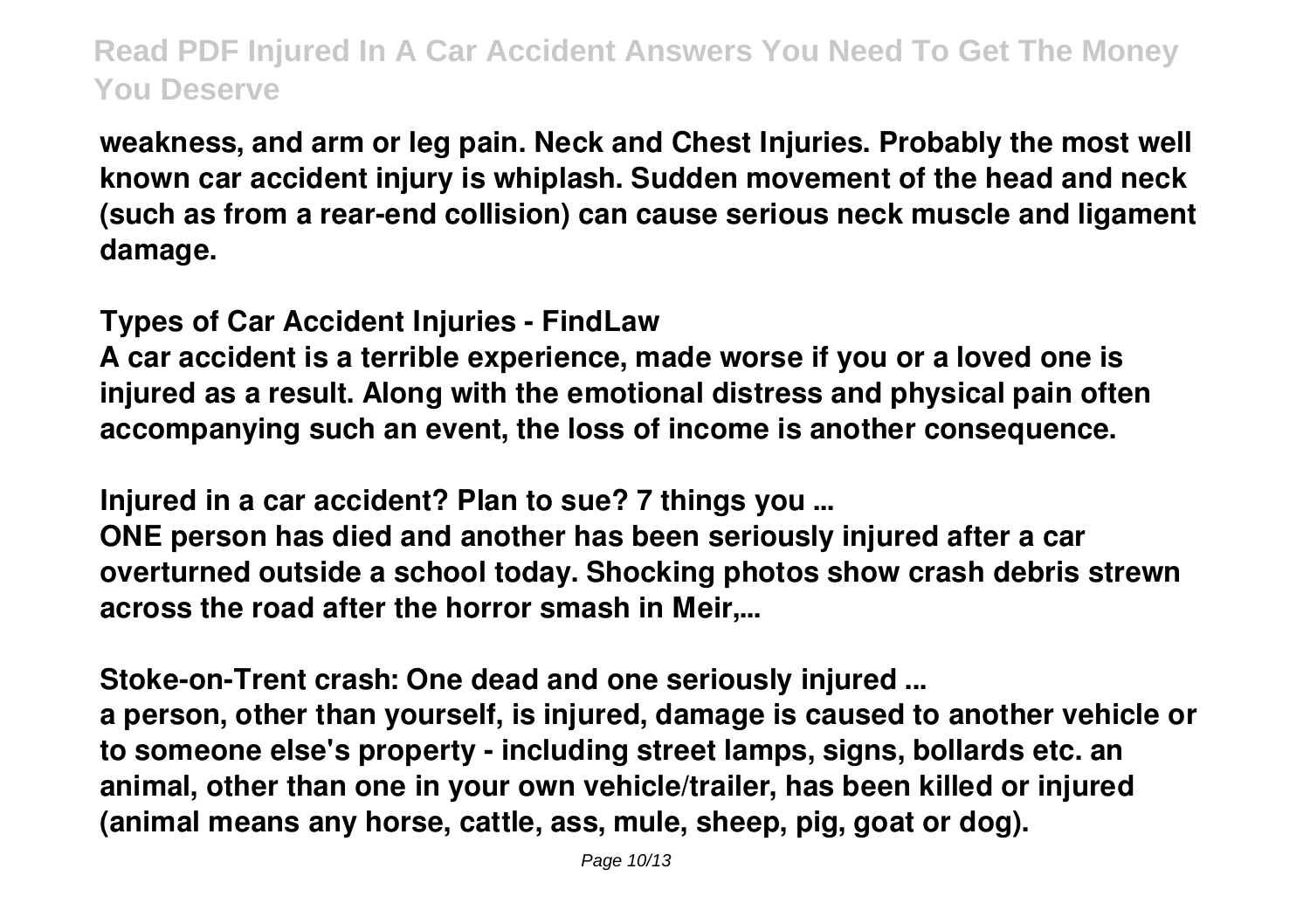**Q894: What are the driver's responsibilities when involved ...**

**Who to call after a car accident Take a look around. If anyone has been injured in the car accident you should call the police on 999 (and an ambulance too if necessary) as soon as possible. If you don't need an emergency response, then you should call the police on 101 instead.**

## **What To Do If You Have A Car Accident - Which?**

**Typical injuries are caused by road traffic accidents, industrial disease, falling on pavements and medical negligence. The worse the injury - the higher the personal injury claims payout. The worse the injury - the higher the personal injury claims payout.**

#### **Personal Injury Claims Payout Guide**

**The car then moved onto the roadway, where it hit at least four cars before stopping. As a result of the incident, two people were killed and three were injured. The driver is said to have lost consciousness, according to the media outlet Obozrevatel. He reportedly underwent heart surgery not long prior to the accident.**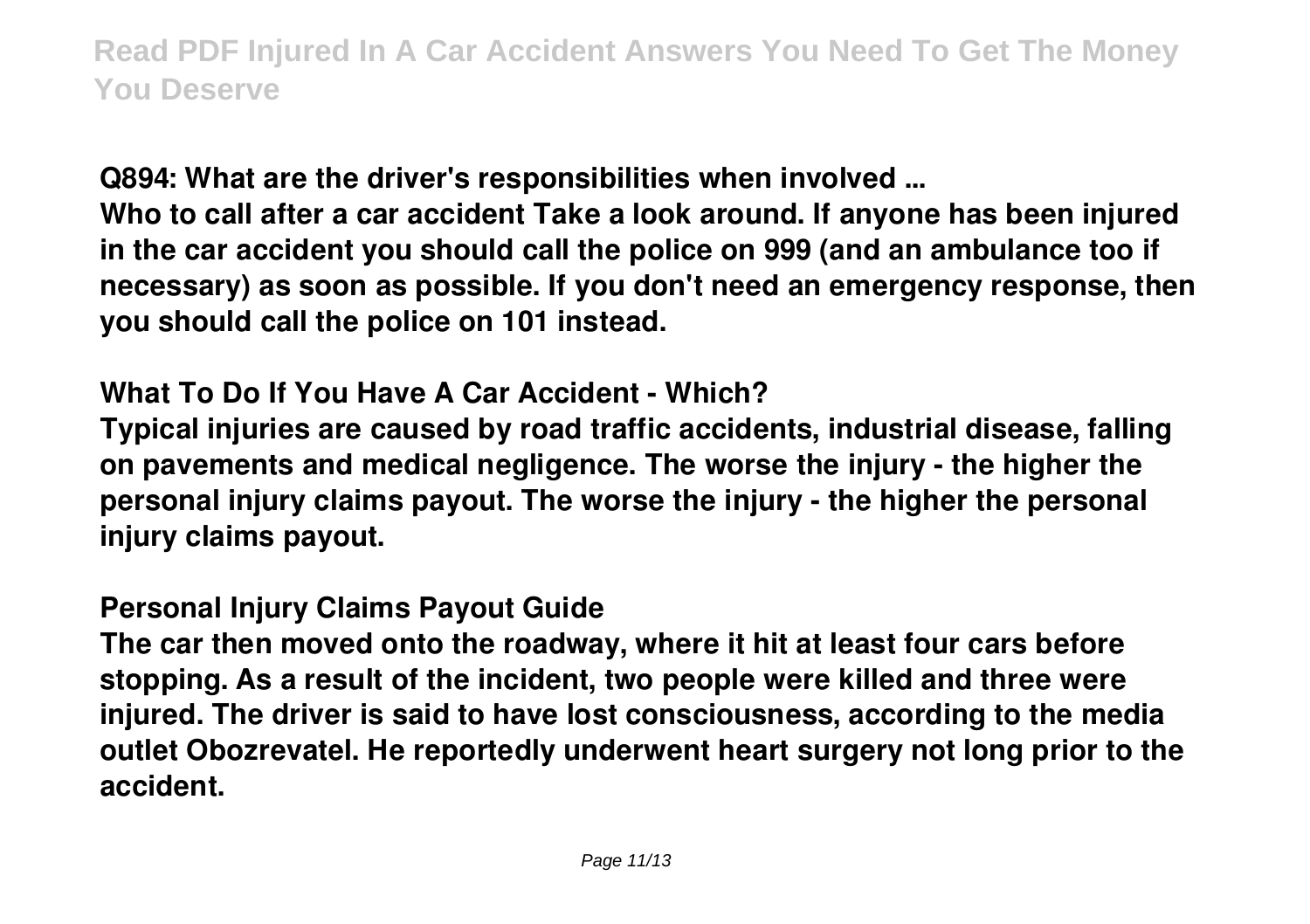**Deadly car accident - Two dead, three injured on Kyiv's ...**

**What to do immediately after a car accident Section 170 of the Road Traffic Act 1988 states that the driver of the motor vehicle must stop at the scene of an accident (this includes damage to a person, property or animal), regardless of the severity of the collision or who is to blame.**

**Car accident advice - don't get caught out | RAC Drive Auto accident may result in minor or major injuries to driver and passenger. Severity of injuries in many cases is not interconnected to obvious damage of the car. Injuries such as profuse external bleeding, abdominal trauma, internal bleeding, head injury, neck injury and compound fracture are considered serious injuries.**

**Car Accident: 6 Major Life Threatening Injuries|Symptoms|Signs TUSCALOOSA, Ala. (AP) — Alabama coach Nick Saban says running back Trey Sanders sustained non life-threatening injuries in a car accident Friday morning. Saban said in a statement Friday ...**

**Alabama running back Trey Sanders injured in car accident Facial injuries – Facial injuries are quite common in a car accident. These**